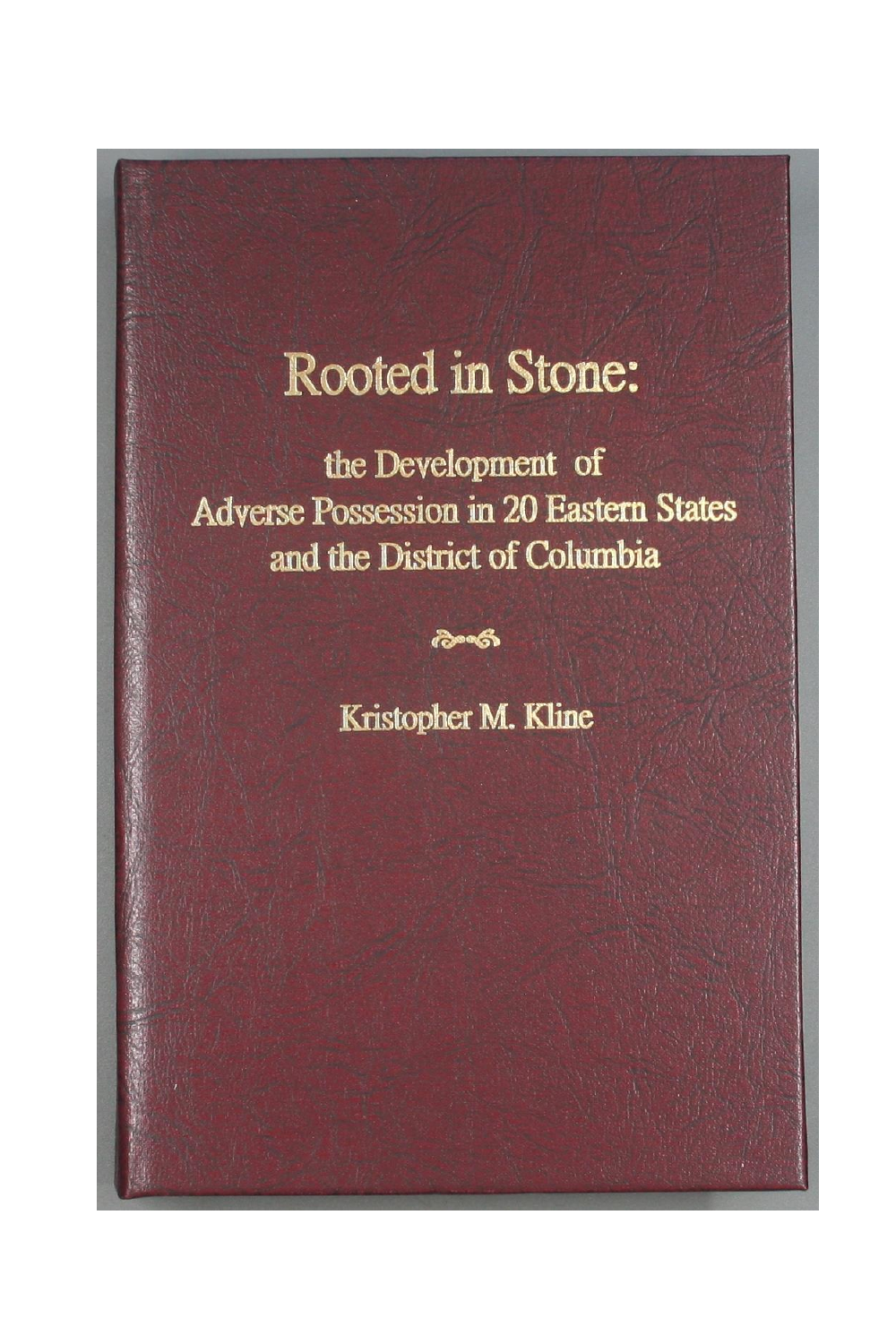# **Rooted in Stone: the Development of Adverse Possession in 20 Eastern States and the District of Columbia**

**Kristopher M. Kline, P.L.S., G.S.I.**

## *"Man, like a tree in the cleft of a rock, gradually shapes his roots to his surroundings, and when the roots have grown to a certain size, can't be displaced without cutting at his life."*

Excerpt from a letter written by Oliver Wendell Holmes to William James (April 1, 1907) in "The Mind and Faith of Justice Holmes: His Speeches, Essays, Letters and Judicial Opinions" 417-18 (Max Lerner ed., 1943).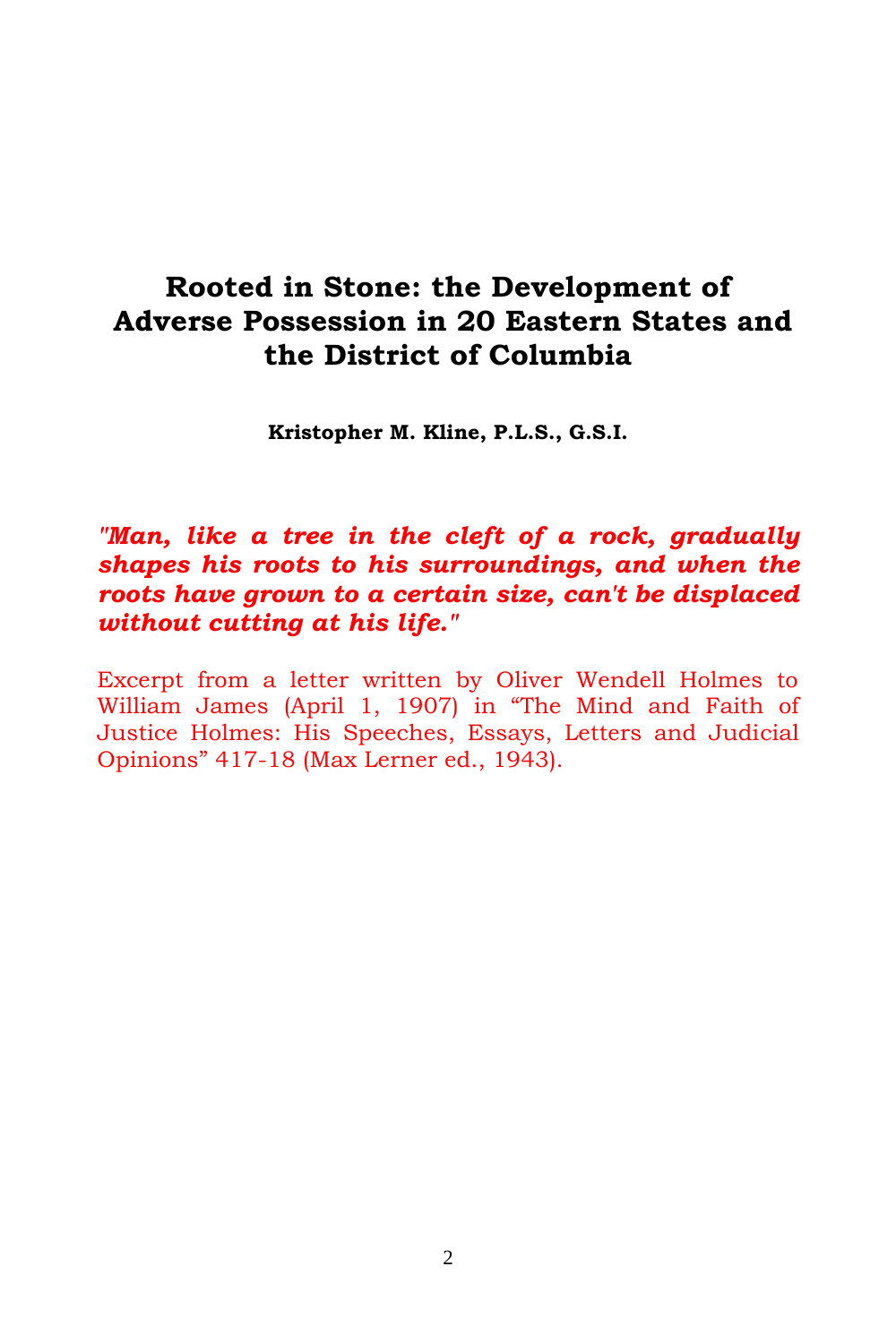## **Table of Contents**

| Introduction           |  |
|------------------------|--|
| History and Background |  |

## **Original 13 Colonies**

| 2. | Connecticut        | 16  |
|----|--------------------|-----|
| 3. | Delaware           | 36  |
| 4. | Georgia            | 48  |
|    | 5. Maryland        | 64  |
|    | 6. Massachusetts   | 80  |
|    | 7. New Hampshire   | 96  |
|    | 8. New Jersey      | 108 |
|    | 9. New York        | 126 |
|    | 10. North Carolina | 145 |
|    | 11. Pennsylvania   | 168 |
|    | 12. Rhode Island   | 185 |
|    | 13. South Carolina | 201 |
|    | 14. Virginia       | 217 |

## **States Partitioned from the Original Colonies**

| 15. Maine         | 240 |
|-------------------|-----|
| 16. West Virginia | 255 |
| 17. Kentucky      | 271 |
| 18. Tennessee     | 290 |
| 19. Vermont       | 305 |
| 20. Ohio          | 320 |

## **Additional Jurisdictions**

| 21. District of Columbia | 346 |
|--------------------------|-----|
| 22. Florida              | 358 |

| Appendix I: Statute of 21 James I, Ch. 16; (1623) | 372 |
|---------------------------------------------------|-----|
| Appendix II: Excerpt from the Napoleonic Code     | 373 |
| Glossary of Commonly used terms                   | 374 |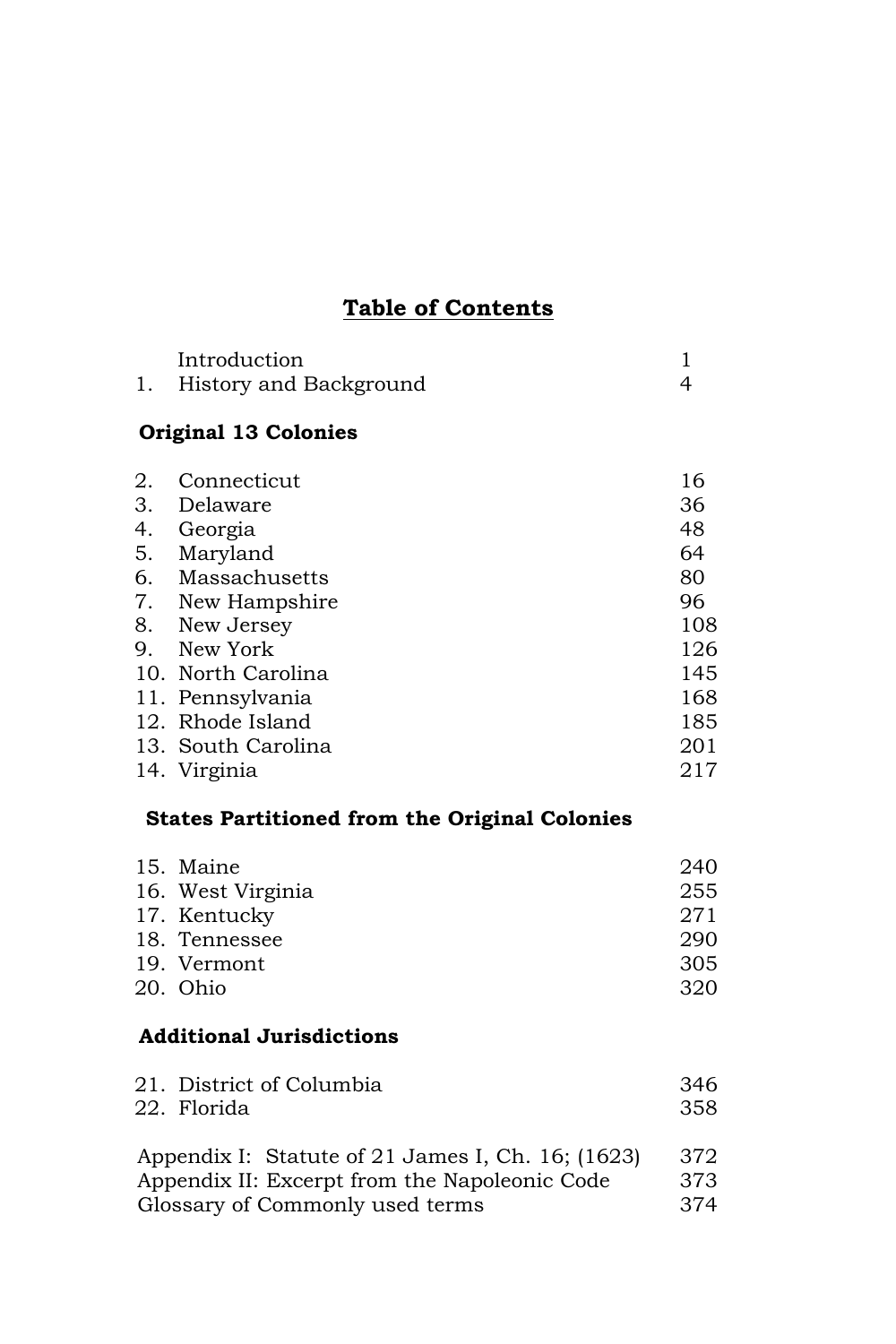#### **Introduction**

The doctrine of adverse possession has a particular fascination for me, but interest in this topic goes far beyond the surveying profession. Attorneys, employees of government agencies and the general public all become enthusiastic when squatters' rights or trespass are mentioned. Many surveyors and attorneys have a good working knowledge of the basic principles involved, but beyond these building blocks exists a broad range of complex, confusing, and sometimes contradictory precedent that is unique to every jurisdiction.

The acquisition of land by prescription has many characterizations – some more fanciful than enlightening. It provides a means by which a "persistent 'have-not' may become a 'have'." It is a doctrine of ancient vintage and somewhat amorphous scope. Some have called it "Strange and wonderful," or a process "to make bad title good." Each of these short definitions underlines the unique nature of the constellation of principles that we call adverse possession.

At first glance, this doctrine seems completely contrary to any reasonable legal theory, since it seems to reward theft and penalize the innocent in favor of the guilty. One ancient English legal axiom states: For true it is, that neither fraud nor might, Can make a title where there wanteth right. *Altham's Case,* **8 Coke Rep. 150b, 153b, 77** *Eng. Rep.* **701, 707 (1610)**. It would appear that the doctrine of adverse possession constitutes the inevitable exception to this principle.

The courts have not always been consistent in the application of various aspects of this doctrine even within a single state. It is also possible to see the development of the principles of adverse possession with the passage of time, changes in land use, and changes in broader aspects of society. Common law varies significantly between states, and additional variations occur as a result of various statutes enacted by individual state legislatures. This book attempts to show the development of relevant statutory and common law in each state presented and to showcase interpretations placed on statute by those cases brought before the court.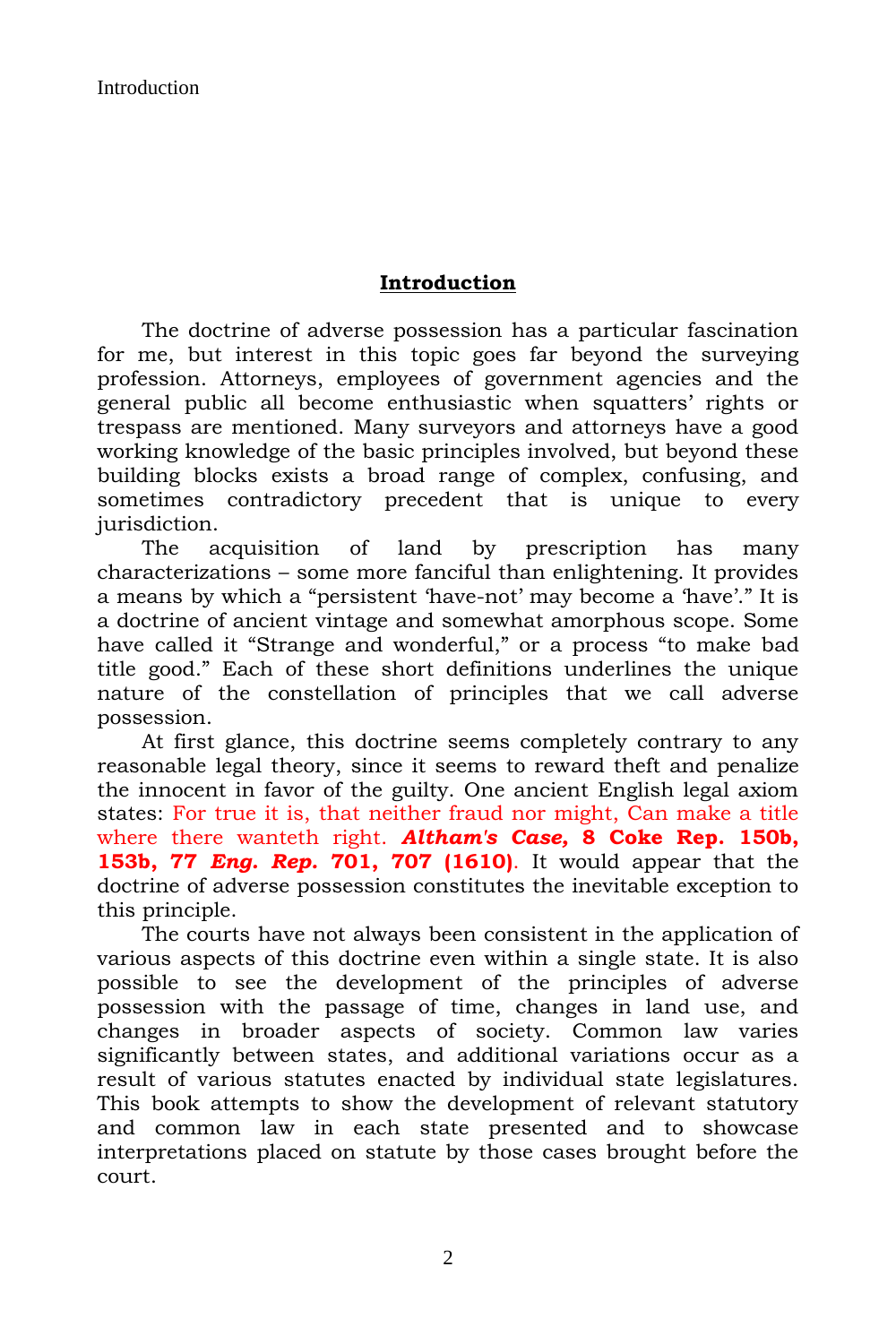In researching common and statutory law for this book, I have tried where possible to emphasize cases that either set or follow established precedent. However, some opinions that have been superseded by statutory authority or overturned by later cases are included to illustrate contentious issues. These contrary opinions are clearly indicated as such, and the chronological presentation of opinions allows the reader to develop a feel for the strength of the current positions on various elements of the doctrine in each state. Of course, additional changes are almost inevitable considering the history of the doctrine to date.

While specific points are exhaustively discussed in case law of certain jurisdictions, the attentive reader will notice that the various chapters do not devote equal space to all aspects of the doctrine. This is often due to a paucity of opinion regarding some aspects of adverse possession in a given state and a plethora of common law on other issues. In addition, where a rule enjoys monolithic consensus within a state (or among multiple jurisdictions) frequent repetition of the same principle would serve little purpose.

Although basic illustrations of common law principles are cited for every state studied, each chapter focuses on the most contentious issues in that state. These selections were made because of the frequency with which they appear in court records, inconsistencies in various rulings, and the space that the justices of that state devote to discussing them. Certain broadly contested principles receive what might seem at first glance to be disproportionate attention in order to allow the reader to compare opinions from various states. While no one could pretend that additional research would not reveal more intriguing details, this book attempts to cover as many significant issues as space allows.

It is an unfortunate truth that no book of this type will ever be truly complete, but one West Virginia opinion leaps to the defense of any lapses. To state that the doctrine of adverse possession is firmly established in our law is a mere truism and, yet, when one attempts an orderly assessment of the doctrine through the cases, it is at best an arduous task. **Somon v. Murphy Fabrication Co.: 160 W. Va. 84; 232 S.E.2d 524 (1977).**

Three additional "bookkeeping" notes regarding quotations should be mentioned. To improve readability and as a result of space constraints, internal citations are generally omitted within quotations. Only where they serve to demonstrate the diversity of source material or in some way act as an aid to understanding are they included. Long quotations are highlighted in red to distinguish them from general commentary, while shorter phrases drawn from court opinions are enclosed in quotation marks.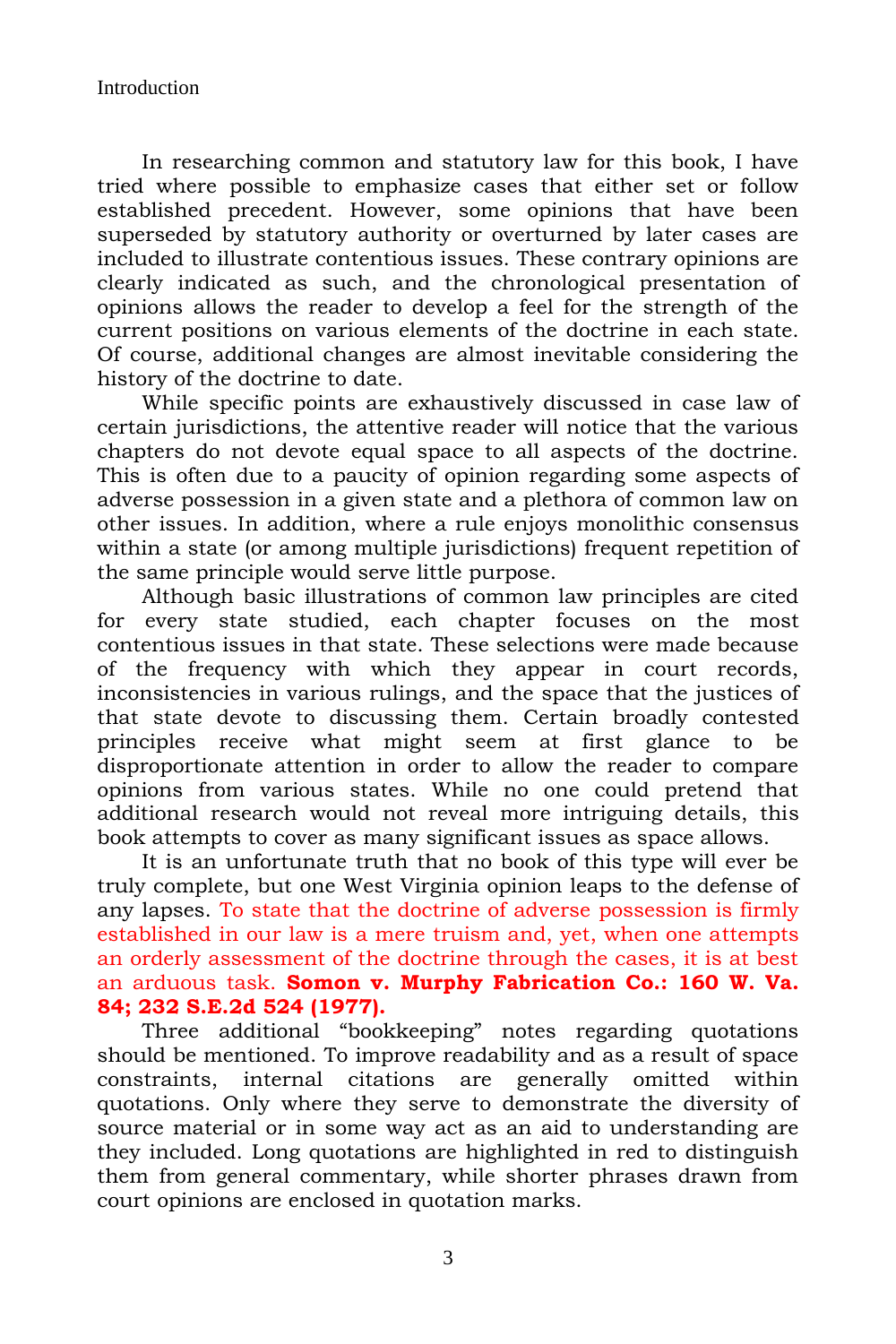This book does not use the standard footnote format found in most books of this type – rather, each citation is included at the beginning of the opinion currently under consideration. This is a planned departure from custom, since the citations and quotations are perhaps the most indispensable portions of this book. While I should perhaps apologize for variation, it also stems from my frustrating attempts to pick through and find sources in footnotes, which were sometimes found on different pages and printed in tiny fonts.

While many readers will feel justified in limiting their attention to Chapter 1 and those subsequent chapters in which they have a personal interest, I strongly recommend reviewing all the jurisdictions included in this book. Each state has something new to teach us. Each jurisdiction develops its own unique twist on adverse possession doctrine, which brings us a bit closer to a complete understanding of the concepts involved.

There is also a strong temptation to skip the early history lesson and get right to the more modern rulings in each jurisdiction. A goal of this book is to provide a sense of the progression of the doctrine in each state, but another important consideration is the relative strength of the more current rulings. This can best be accomplished by providing a historical framework for adverse possession and by including the occasional ruling that may run contrary to established common law.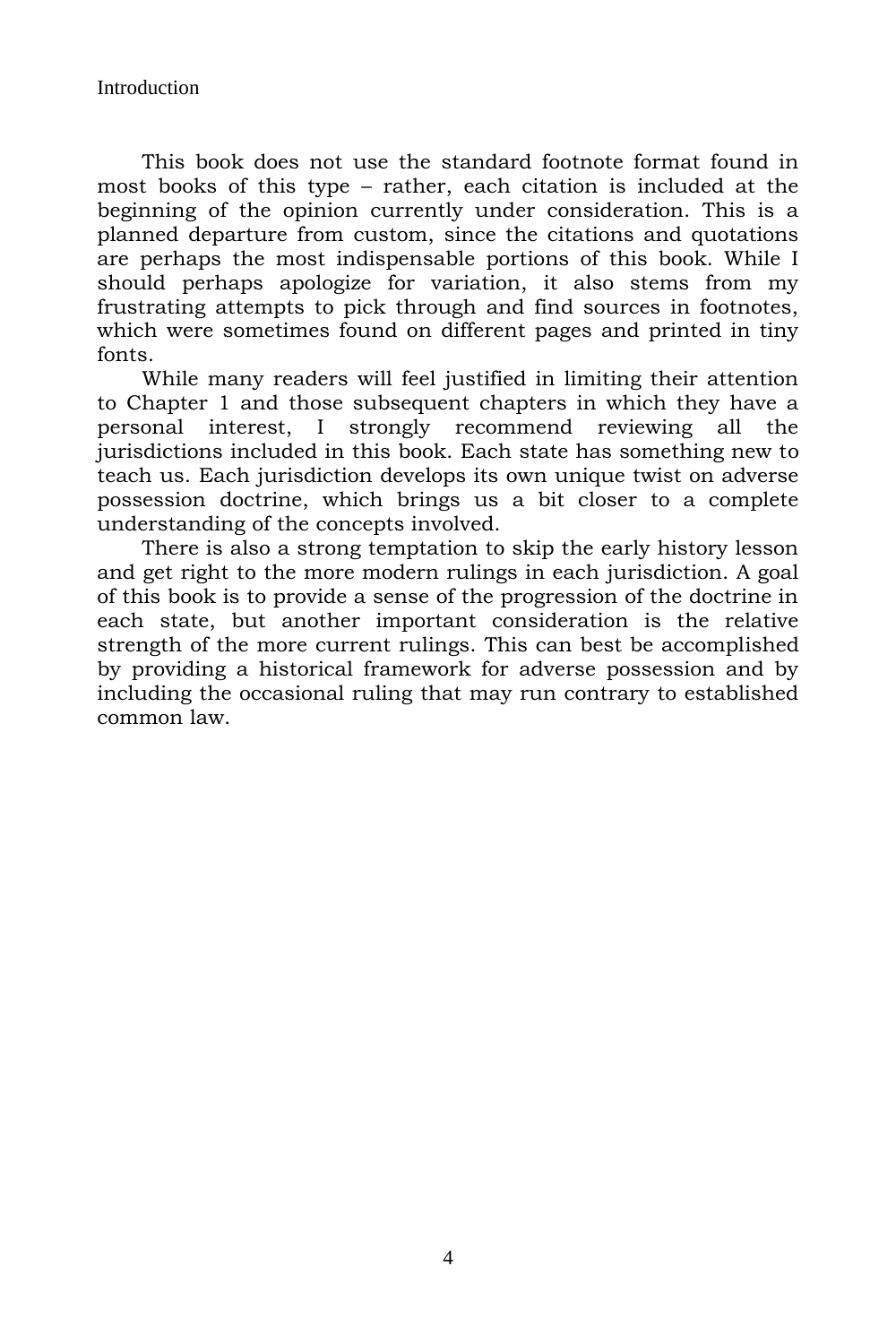#### **Chapter 1 – History and Background.**

It is not much of a stretch to describe adverse possession as being as old as the hills. Some authorities have postulated that the concept is as old as mankind itself. Consider: When someone possesses anything for a long period of time and uses it regularly, that individual will come to rely on the continued presence of that possession, and will commonly resent and contest any later attempt to tear it away. In modern times, it is a rare person who has not heard the old maxim "possession is nine-tenths of the law."

The roots of modern adverse possession doctrine extend back nearly 4,000 years. In Babylon circa 1720 BCE, a 1st dynasty document known as the *Code of Hammurabi* described various aspects of prescriptive claims and the mis-use of land. Also included in this document are several articles regarding punishment for those who failed to use land in a profitable manner and reward for those who were diligent in their cropland use. For example, one modern translation for article 30 of the Code of Hammurabi states: If a chieftain or a man leave his house, garden, and field and hires it out, and someone else takes possession of his house, garden, and field and uses it for three years: if the first owner return and claims his house, garden, and field, it shall not be given to him, but he who has taken possession of it and used it shall continue to use it. This may be the earliest known written example of the concept that would come to be known as the statute of limitations.

This bit of early history is more significant to a modern study of adverse possession than it seems at first glance. Because this concept pre-dates Christianity, there is a noticeable lack of any recognition of "Christian forgiveness," which forms the basis of some portions of modern legal theory. Adverse possession favors the strong and harks back to a time when "an eye for an eye" exemplified the prevalent attitudes of justice.

This same concept reappears centuries later as a cornerstone of Roman law in which the concept of adverse possession can be positively linked to the Italian term *usucapione*. (This term remains as the modern Italian translation of "adverse possession" in current Italian Code.) Although written circa 450 B.C.E., the *Twelve Tables* dealt with many issues still familiar today. One edict required an individual to appear before a magistrate if summoned; others dealt with tree removal, payment of debts, and road maintenance.

Our interest centers primarily on Table VI, which stated: "Usucapio of movable things requires one year's possession for its completion; but usucapio of an estate and buildings two years." Thus we see not only the early development of adverse possession, but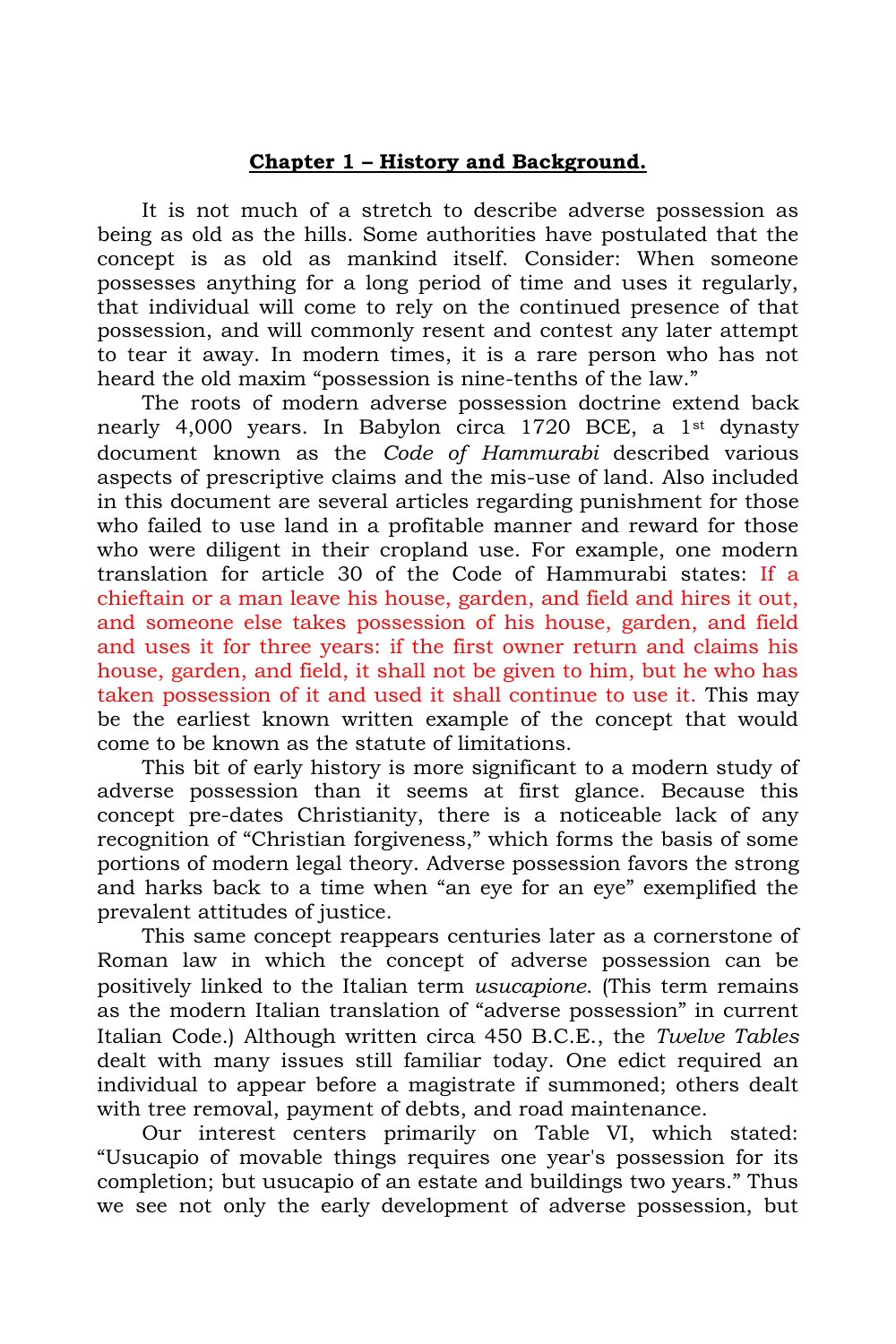also possible origins of modern distinctions between real and personal property. Ancient Roman law also describes the twin concept of the *corpus* and *animus* of possession (literally "body" and "soul"). The animus (or intent) of possession remains one of the most contentious issues in many American jurisdictions.

Unsurprisingly, these concepts spread into the surrounding city states of what would later become the Italian peninsula. One specific example is recorded in an early Italian document (circa 960 A.D.) known as the *"Placito di Capua."* This may be translated to read…*"I know that those lands, within the borders that enclose them, were owned for thirty years by the party of St. Benedict's."* This proclamation was apparently made to allow the Benedictine monks to reclaim their lands from squatters who had occupied the monastery after a Saracen attack scattered the inhabitants. While the required time for an adverse claim to be considered legitimate has certainly fluctuated over the centuries, the 30-year requirement was recurring and still appears in the modern statutory requirements of a few states.

The concept of adverse possession arrived in England with the Norman Conquest of 1066. The subsequent development of the doctrine and of the statute of limitations in English common law is still the subject of discussion in modern American court opinions. One recent ruling notes that the only available remedy in medieval times for one whose property had been unlawfully entered by a trespasser was force of arms. The court went on to observe: Fortunately, the days of ejection by force (*vi et armis*) are largely behind us… **Smith v. Tippett: 569 A.2d 1186 D.C. App. (1990).**  When considering the frequency and ferocity of litigation of adverse possession claims in this country – as will be seen in several of the cases quoted in ensuing chapters – this statement is debatable.

Seisin and disseisin are terms that often crop up when dealing with prescriptive claims, particularly in those opinions written during the formative phases of our nation. *Black's Law Dictionary*  defines "seisin" as "possession of a freehold estate in land." Dating back to the 14th century, this term has long been considered a synonym for "ownership." Disseizin (or disseisin) is defined by *Black's* as "the act of wrongfully depriving someone of the freehold possession of property."

Early English statutes of limitations enjoy a long and twisted history. The earliest versions required the claim be proved to have existed since "before the time of memory," which was generally defined as the date of the crowning of a previous monarch. Although this method of limiting claims persisted for several hundred years, it was ultimately proved to be unworkable as the years lengthened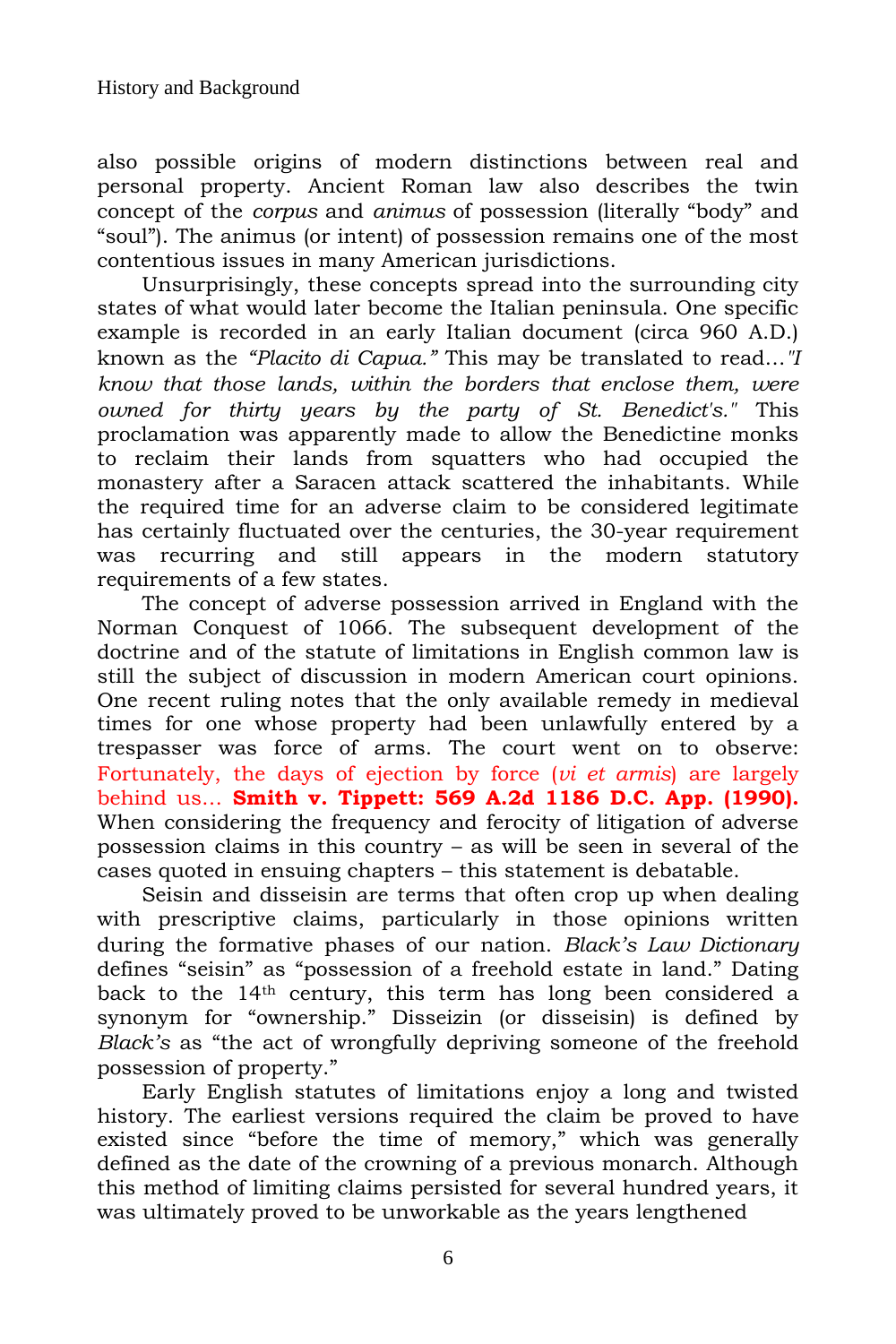#### **Chapter 6 Massachusetts**

#### **Relevant Statutes:**

ALM GL ch. 260, § 31 – Actions by the commonwealth 20 years ALM GL ch. 81, § 22 – No prescription against state highways ALM GL ch. 260, § 21 – Statute of limitations – 20 years ALM GL ch. 7, § 40E – No adverse possession against commonwealth ALM GL ch. 132, § 36A – Repealed Jan. 1, 2003 ALM GL ch. 185, § 53 – No adverse claims of registered lands

Early Massachusetts adverse possession doctrine provides a wealth of clear examples describing many of the principles later incorporated into case law across the country. Several early opinions from this state later became index cases for nearby states, and specific phrasing from Massachusetts decisions is common in other jurisdictions.

Of specific interest in this state is the strength and consistency with which the courts defend the majority rule in supporting adverse claims in cases of mistaken belief. Numerous rulings on this subject reinforce the premise that actions on the ground are the central issue. In Massachusetts, neither family relationships nor statements by the claimant that appear contrary to adverse use have proved to be insurmountable obstacles.

The state's case law also includes several significant opinions regarding the effect of a survey on an adverse possession claim. *Proprietors of the Kennebeck Purchase v. Springer* (discussed below) represents the earliest known discussion of this principle in American common law.

**Proprietors of the Kennebeck Purchase v. Springer: 4 Mass. 416 (1808)** is one of the earliest relevant Massachusetts opinions on record, but it is still cited in current adverse possession case law. One portion of this landmark opinion that is not still relevant today: The Statute of 1786, Chapter 13 (in force at that time) required 30 years to perfect an adverse possession claim, as opposed to the nowrecognized 20 year period.

Although the term "color of title" does not appear in this opinion, *Kennebeck Purchase* notes that an individual who enters onto the lands of another may do so while "claiming a right and title" or "without claim of right or title." In the former situation, the claim: shall extend to the whole parcel, to which he has a right; for, in this case, an entry on part is an entry on the whole. In the latter scenario, the claimant must oust the true owner, and "his seisin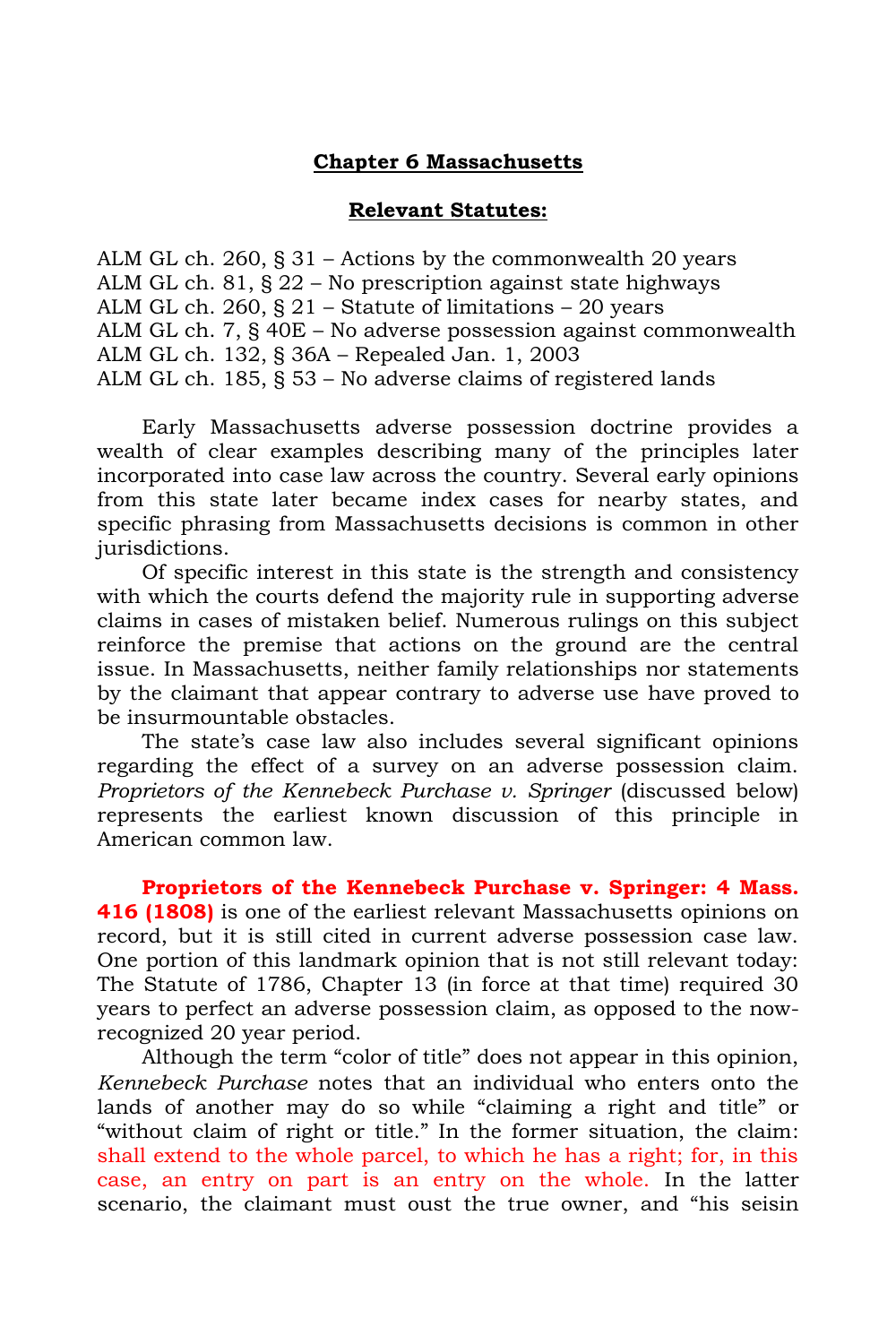cannot extend further than his actual exclusive occupation." This opinion also notes that where the claim is to an uncultivated tract, the claimant must exercise acts of sufficient notoriety that the true owner may be presumed to know of the possession.

*Kennebeck Purchase* is also one of the earliest significant cases describing the effect of a survey on the tolling of an adverse possession claim. Springer had apparently hired a surveyor to "run round" the lot, and he mowed grass on the disputed parcel from time to time, but the court ruled: that the running round the land by a surveyor, and marking the lines, by the direction of one who claims no title to the land, is not such an exclusive occupation of the land, as can amount to an ouster or disseisin of the demandants. Neither can the occasional cutting of the grass on the meadow. This ruling emphasizes a point frequently lost in later opinions dealing with this subject: The surveyor may be on the land, but does not claim ownership and has no title interest in the land being surveyed.

Two years later, **Boston Mill Corporation v. Bulfinch: 6 Mass. 229 (1810)** is another early benchmark case for Massachusetts and is one of the more frequently quoted opinions in case law from other states. In this example, Bulfinch was the owner of an adjoining upland tract, and he had constructed two buildings over a mudflat adjoining a mill pond belonging to Boston Mill Corporation. These structures were supported above the water surface by piles driven into the soil, but it was not possible for boats to pass beneath the buildings. A 5-foot-wide gap between the buildings occasionally was used by Bulfinch to access the water, but this gap was often blocked by boards fastened between the buildings.

One major question facing the court was whether or not this use constituted a disseisin of the land under the buildings. The court states: We have none of us any doubt that such an occupation, open and visible as it was, and almost the only one which, under the circumstances of the subject of occupation, could have existed, is a disseisin. It was independent and notorious, and a complete prevention of the rights of ownership of the demandants. They claim and demand the *land;* but there has been no time, during this adverse possession, that they could or attempted to use it. Water flowed round the piles and under the buildings. This was no prevention of the occupation of those who owned the buildings; but that occupation was an absolute prevention of any use of the demandants, and a complete exclusion of their possession.

The vacant space between the buildings was considered appurtenant to the structures and was also awarded to Bulfinch. However, it is important to emphasize the limited uses to which this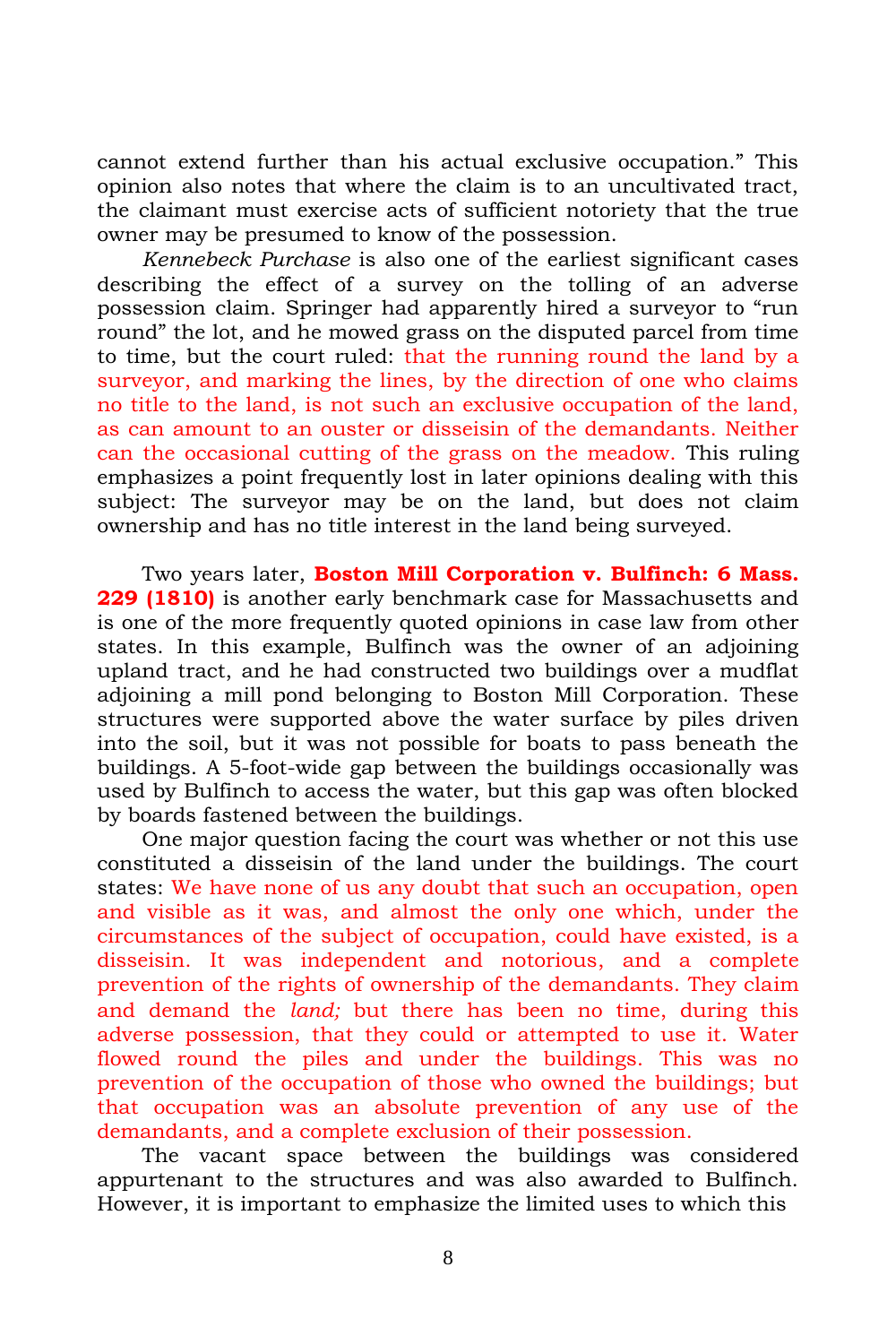#### **Chapter 8 New Jersey**

#### **Relevant Statutes:**

N.J. Stat. § 2A 14-6&7 – 20-year statute of limitations N.J. Stat. § 2A14-8 – Adverse claims against the state N.J. Stat. § 2A 14-14 – Claims concerning void wills N.J. Stat. § 2A 14-22 – Tolling of the statute of limitations N.J. Stat. § 2A 14-30 – Adverse possession for 30 years cultivated, 60 years woodlands, and uncultivated tracts N.J. Stat. § 2A 14-31 – Adverse possession 30 years with color of title N.J. Stat. §2A 14-32 – Minors and those with disabilities N.J. Stat. §2A 14-33 – Prescriptive rights for wires and cables N.J. Stat. §2A 14-33 – Prescriptive easement for utility lines N.J. Stat. § 2A:62-1 – By persons in peaceable possession

Of all the states included in this book, New Jersey has the unfortunate privilege of holding the record for the longest-running misinterpretation of its own statutes regarding adverse possession of any state included in this book. Conflicting decisions regarding the length of time required to perfect a claim appear in court decisions throughout the 20th century. While this confusion appears to have finally been resolved (see *J. & M. Land Co. v. First Union National Bank (2001)),* it would be no surprise to see future complications arise due to these long-running misconceptions.

On a more positive note, decisions from this state include an informative discussion of the difference between procedural and substantive statutes and their effect on adverse claims. This jurisdiction also provides an example in which land is taken and then re-taken by adverse possession. In an interesting decision, the New Jersey court considers creek diversion and adverse claims to an entire stream.

One of the earliest opinions concerning adverse possession in this state is **Tucker v. White: 1 N.J.L. 111 (1791).** This may also be one of the earliest cases to promote the concept of proving adverse use based on actions rather than on the inner thought of the claimant. (See discussion of the majority rule, Chapter 1.)

When considering methods by which an adverse claim may be shown, this court states: A priority of possession, within the limits of an established government, or a possession for a series of years, accompanied with marks of exclusive property, (and without these marks no possession can give a title,) is, and ought to be, uniformly recognized as one means of acquiring an exclusive property. The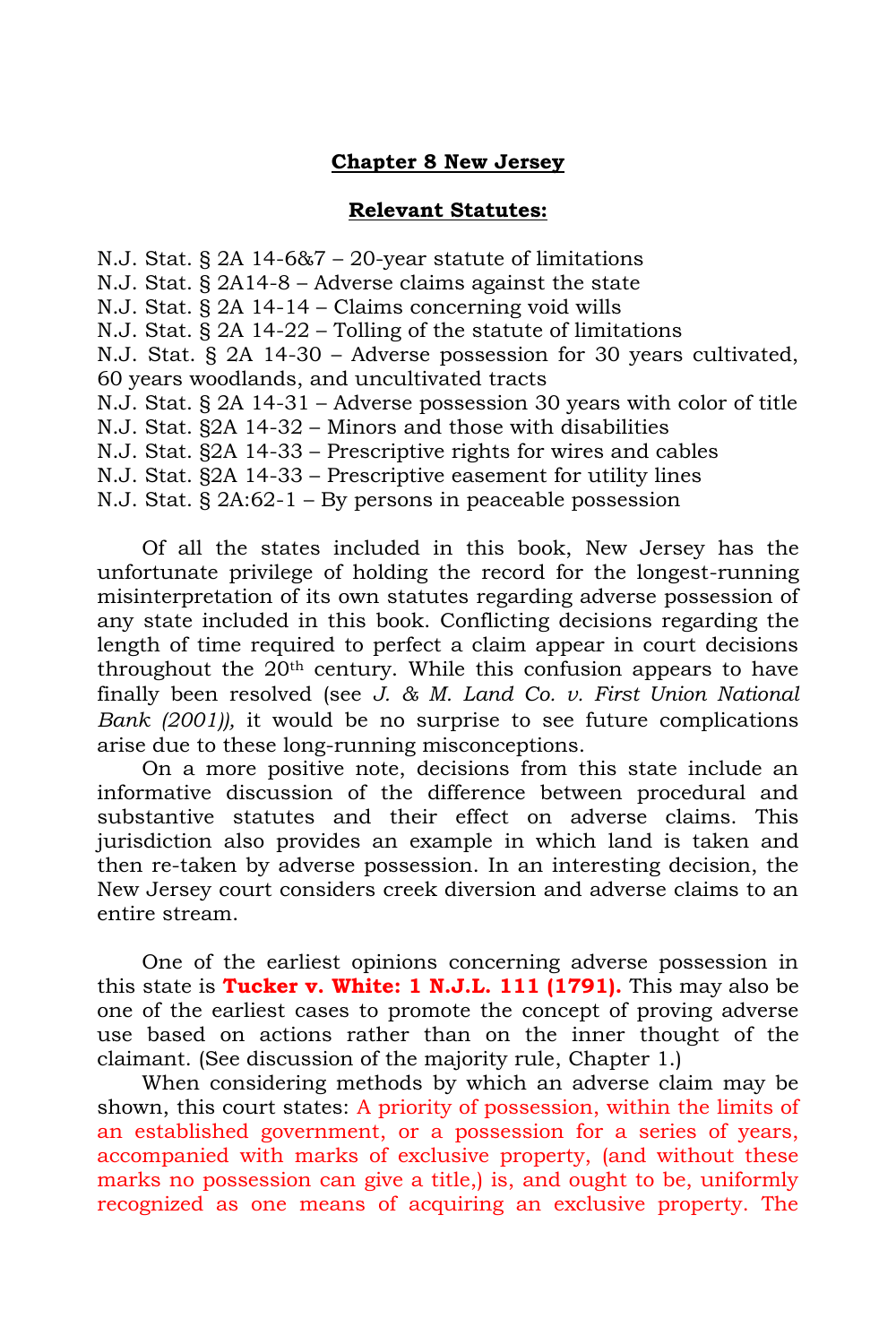right founded, however, on possession only, must be deduced from a known, visible, adverse possession and use, not a mere paper or unknown claim. It is the interest of all governments to put an end to controversies, particularly when real estate is the subject matter of dispute, and a continued and uninterrupted possession furnishes a strong presumption of title in the possessor, and of acquiescence on the part of every other person.

This is also one of the earliest cases found to support the premise that "what can be taken by adverse possession can be taken again by the same principle." In this example, "A" built a house on an island and used it for more than 20 years. He moved away some years before his death, having perfected an adverse possession claim on the island.

At this point, "B" moved to the island and built a house and improvements, and he along with his heirs possessed the land for more than 20 years, perfecting yet another title. Remember that 20 years was the minimum time requirement under common law at this point in history.

Finally, *Tucker v. White* briefly considers claims against the state: A non-exclusive possession has no legal operation, and can confer no legal title, especially against the right of the crown.

**Clark v. Lane: 2 N.J.L. 397 (1807)** raises an uncomfortable scenario when the parent and guardian of an underage child claimed adverse possession against the child. Judge Pennington ruled that in this situation, the possession of the guardian is presumed to be on behalf of the child. However, the claimant won title to a portion of the disputed tract because it was not included in the lands that passed to the child upon the death of the grandfather. This scenario is somewhat analogous to the presumed permissive possession by a tenant on behalf of the landlord.

**Campbell v. Smith: 8 N.J.L. 140 (1825)** includes several interesting items, especially the consideration of the diversion of a waterway from its original course.

In this example, a mill owner diverted the entirety of a stream into a completely new channel and deprived the downstream owners of their reasonable right to the stream. The court observes: The right to the natural flow of water, like other rights of property, like the right to the soil over which it flows like the freehold of which it is part like the land through which, it pursues its natural course, may be lost by efflux of time. Statutes of limitations are held to apply to all "lands, tenements, or hereditaments."